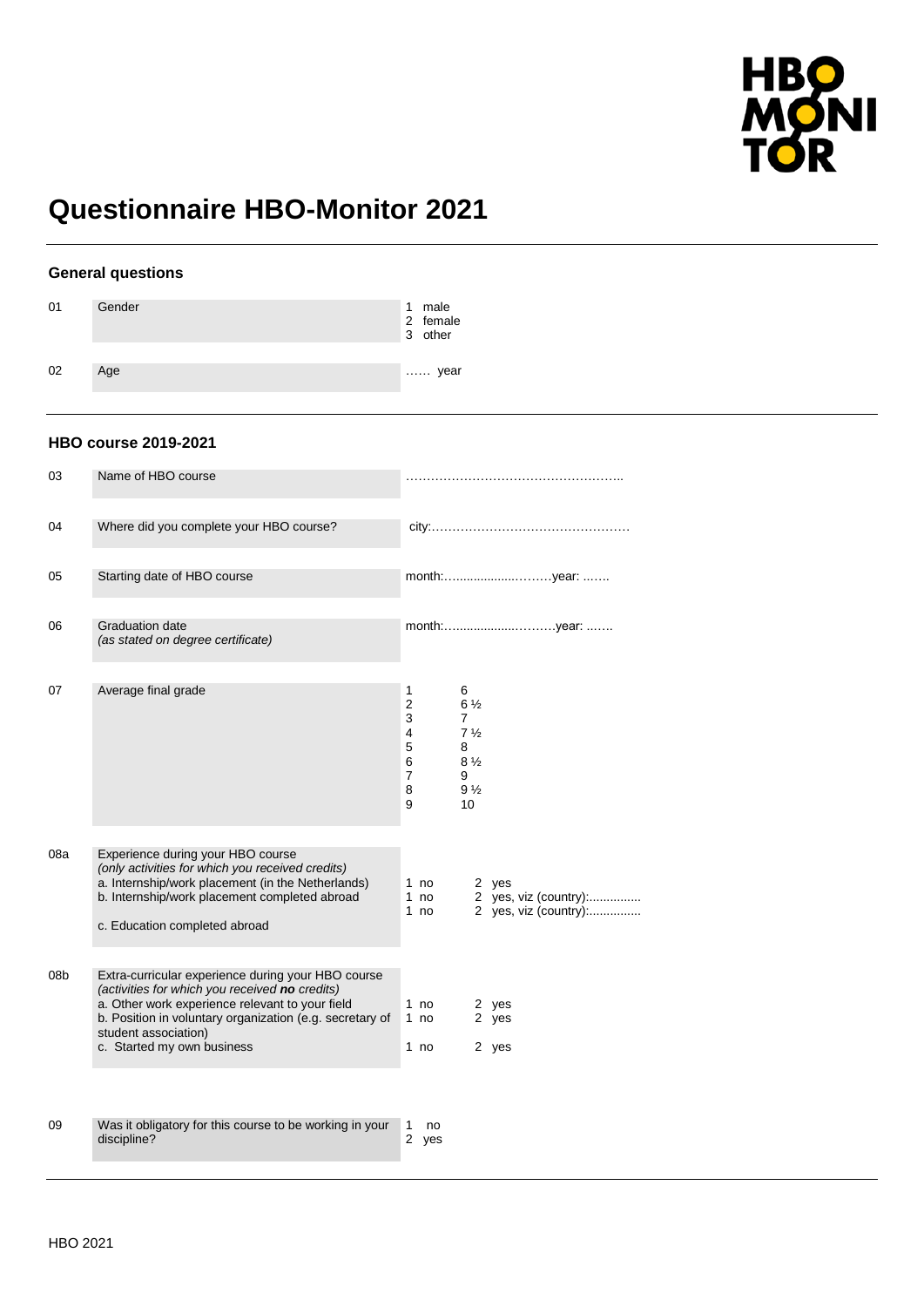### **Prior to HBO course**

| 10a             | What was your highest level of education prior to your<br>HBO course?                      | Non-academic general senior secondary education (e.g.<br>1<br>HAVO)<br>Academic senior secondary education (e.g. VWO)<br>2<br>Vocational senior secondary education (e.g. MBO)<br>3<br>Higher voc. education Associate degree programme<br>4<br>Other higher vocational education (e.g. HBO)<br>5<br>Other, viz.:<br>6 |
|-----------------|--------------------------------------------------------------------------------------------|------------------------------------------------------------------------------------------------------------------------------------------------------------------------------------------------------------------------------------------------------------------------------------------------------------------------|
| 10 <sub>b</sub> | Graduation date of this course (as stated on degree<br>certificate)                        |                                                                                                                                                                                                                                                                                                                        |
|                 |                                                                                            |                                                                                                                                                                                                                                                                                                                        |
| 10 <sub>c</sub> | Did you have any work experience in your field prior<br>to starting your part-time course? | 1<br>no<br>2                                                                                                                                                                                                                                                                                                           |
| 10d             | Did you enroll your HBO course directly after<br>graduation from above-mentioned course?   | 1 yes $\rightarrow$ go to question 11<br>2<br>no                                                                                                                                                                                                                                                                       |

*The next question addresses the period between the start of your part-time HBO course and the completion of the course you followed prior to your HBO course.* 

| 10e | What is the most suitable description of your situation |   | paid employment                                  |
|-----|---------------------------------------------------------|---|--------------------------------------------------|
|     | during this period?                                     | 2 | self-employed                                    |
|     |                                                         | 3 | freelance                                        |
|     |                                                         | 4 | combination employment - in search of employment |
|     |                                                         | 5 | unemployed                                       |
|     |                                                         | 6 | student                                          |
|     |                                                         |   | taking care of children/family                   |
|     |                                                         | 8 | other, viz:                                      |
|     |                                                         |   |                                                  |

### **After your HBO course**

| 11 | Did you follow any other formal education or training<br>after completing your education? | 1 ves<br>2 no $\rightarrow$ go to question 14 |
|----|-------------------------------------------------------------------------------------------|-----------------------------------------------|
|    | - Excluding short courses or in house training                                            |                                               |

<<< If you followed more than one other course after graduation, the following questions refer to the course you followed first >>>

| 12a             | What is the name of this course?                                                                                                                                                 | 4 Higher voc. education, Associate Degree Programme:<br>6 Higher voc. education, Master / Extended<br>Education: |
|-----------------|----------------------------------------------------------------------------------------------------------------------------------------------------------------------------------|------------------------------------------------------------------------------------------------------------------|
| 12 <sub>b</sub> | How well does this course correspond to the HBO<br>course you graduated from in 2018 - 2019?                                                                                     | badly<br>1<br>2 moderately<br>3 sufficiently<br>4<br>well                                                        |
| 13              | Are you still following this course?                                                                                                                                             | 1.<br>yes<br>no, diploma or certificate obtained<br>2<br>3<br>no, left without obtaining diploma or certificate  |
| 14              | Did you follow any short courses / in-house training<br>after completing your HBO course?<br>- Other than the course mentioned in the previous<br>question<br>- No hobby courses | 1.<br>yes<br>2 <sub>no</sub>                                                                                     |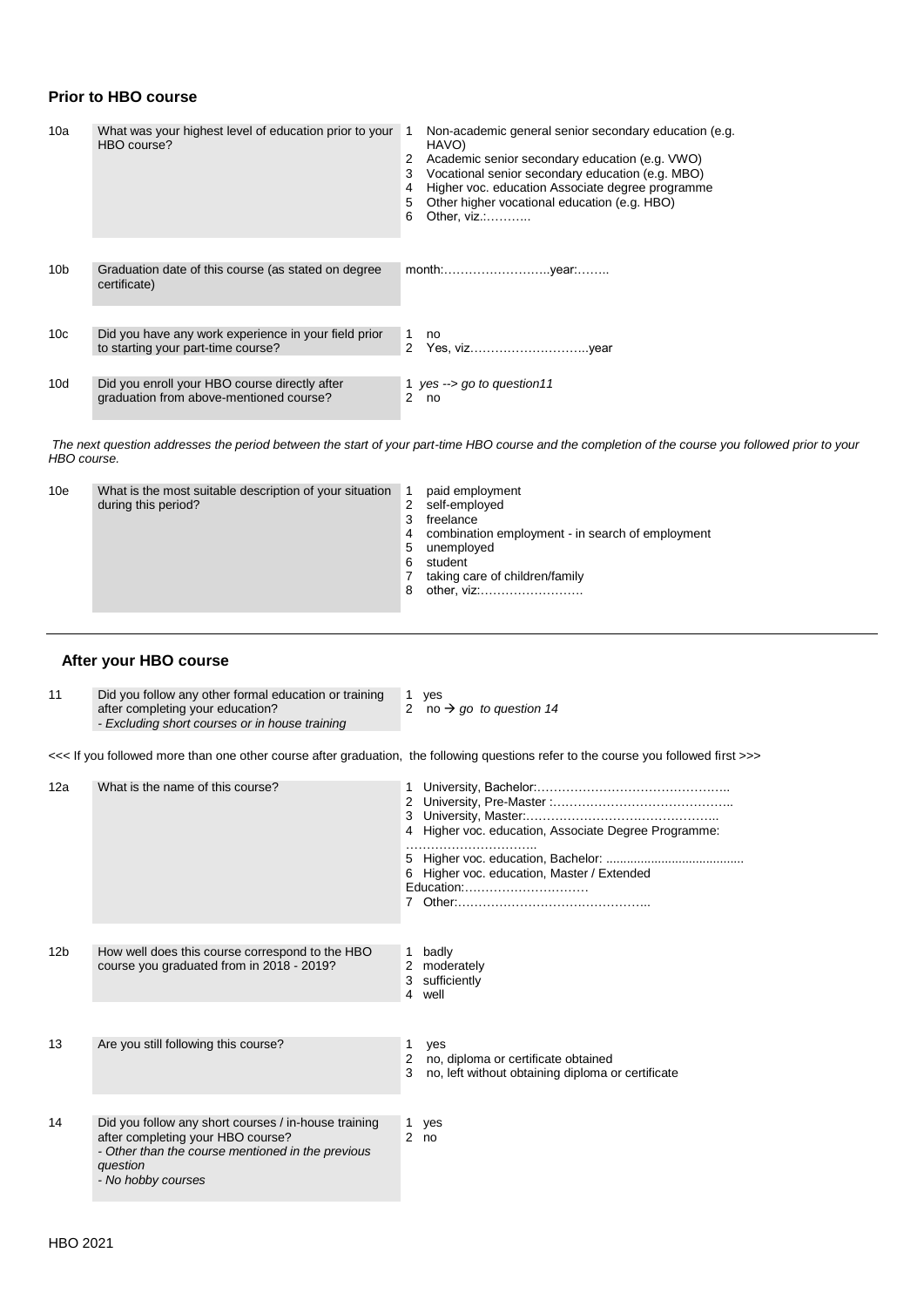| 15 | Did you change your job/position in response to<br>graduation from your HBO course? | $\overline{2}$ | yes<br>no                                 |
|----|-------------------------------------------------------------------------------------|----------------|-------------------------------------------|
| 16 | Are you currently looking for (other) paid<br>employment?                           | 2              | yes<br>no                                 |
| 17 | Which description fits your <b>current</b> situation best?                          | 2<br>3         | employment<br>study<br>other, viz         |
| 18 | Are you currently in <b>paid</b> employment?                                        | 2              | yes<br>no $\rightarrow$ go to question 36 |

# **Current job/activities**

| 19 | Starting date:                                                                                                                                                                                                            | month: year:                                                                                                                                                                                                                                                                                                                                                                                                                      |
|----|---------------------------------------------------------------------------------------------------------------------------------------------------------------------------------------------------------------------------|-----------------------------------------------------------------------------------------------------------------------------------------------------------------------------------------------------------------------------------------------------------------------------------------------------------------------------------------------------------------------------------------------------------------------------------|
| 20 | Your job/occupation                                                                                                                                                                                                       |                                                                                                                                                                                                                                                                                                                                                                                                                                   |
| 21 | The company/organization you work for                                                                                                                                                                                     | Name of company/organization:                                                                                                                                                                                                                                                                                                                                                                                                     |
| 22 | Size of the company/organization<br>(also include other branches, if any)                                                                                                                                                 | 1 to 9 persons<br>1<br>10 to 24 persons<br>$\overline{2}$<br>3 25 to 49 persons<br>4 50 to 99 persons<br>5 100 to 249 persons<br>6 250 to 999 persons<br>1000 persons or more<br>7                                                                                                                                                                                                                                                |
| 23 | In which town do you work?                                                                                                                                                                                                | (if not in the Netherlands) country:                                                                                                                                                                                                                                                                                                                                                                                              |
| 24 | Your type of employment:<br>(one answer)                                                                                                                                                                                  | 1<br>salaried employment<br>$\overline{2}$<br>work via commercial 'temping' agency<br>3 self-employed $\rightarrow$ go to question 26<br>free-lance $\rightarrow$ go to question 26<br>$\overline{4}$<br>assisting in parents'/partner's company<br>5<br>6                                                                                                                                                                        |
| 25 | Type of position                                                                                                                                                                                                          | 1<br>permanent position<br>$\overline{2}$<br>temporary position (with prospect of permanent<br>position)<br>temporary position (without prospect of permanent<br>3<br>position)<br>not applicable<br>4                                                                                                                                                                                                                            |
| 26 | What minimum required level of education was set by<br>your employer for your current job /activities?<br>(If self-employed or free-lance: the question refers to<br>the level of education required by your main client) | university education, master<br>$\mathbf{1}$<br>$\overline{c}$<br>university education, bachelor<br>3<br>higher vocational education, master<br>$\overline{4}$<br>higher vocational education, bachelor<br>5<br>higher vocational education, associate degree<br>6<br>senior secondary education (e.g. HAVO/VWO)<br>7<br>vocational secondary education (e.g. MBO)<br>junior secondary education (e.g. VMBO) or no education<br>8 |
| 27 | Which field of study was required by your employer<br>for your current job/activities?<br>(If self-employed or free-lance: the question refers to<br>the field of study required by your main client)                     | 1<br>my own field<br>$\overline{2}$<br>my own or a related field<br>3<br>another field<br>4<br>no particular field                                                                                                                                                                                                                                                                                                                |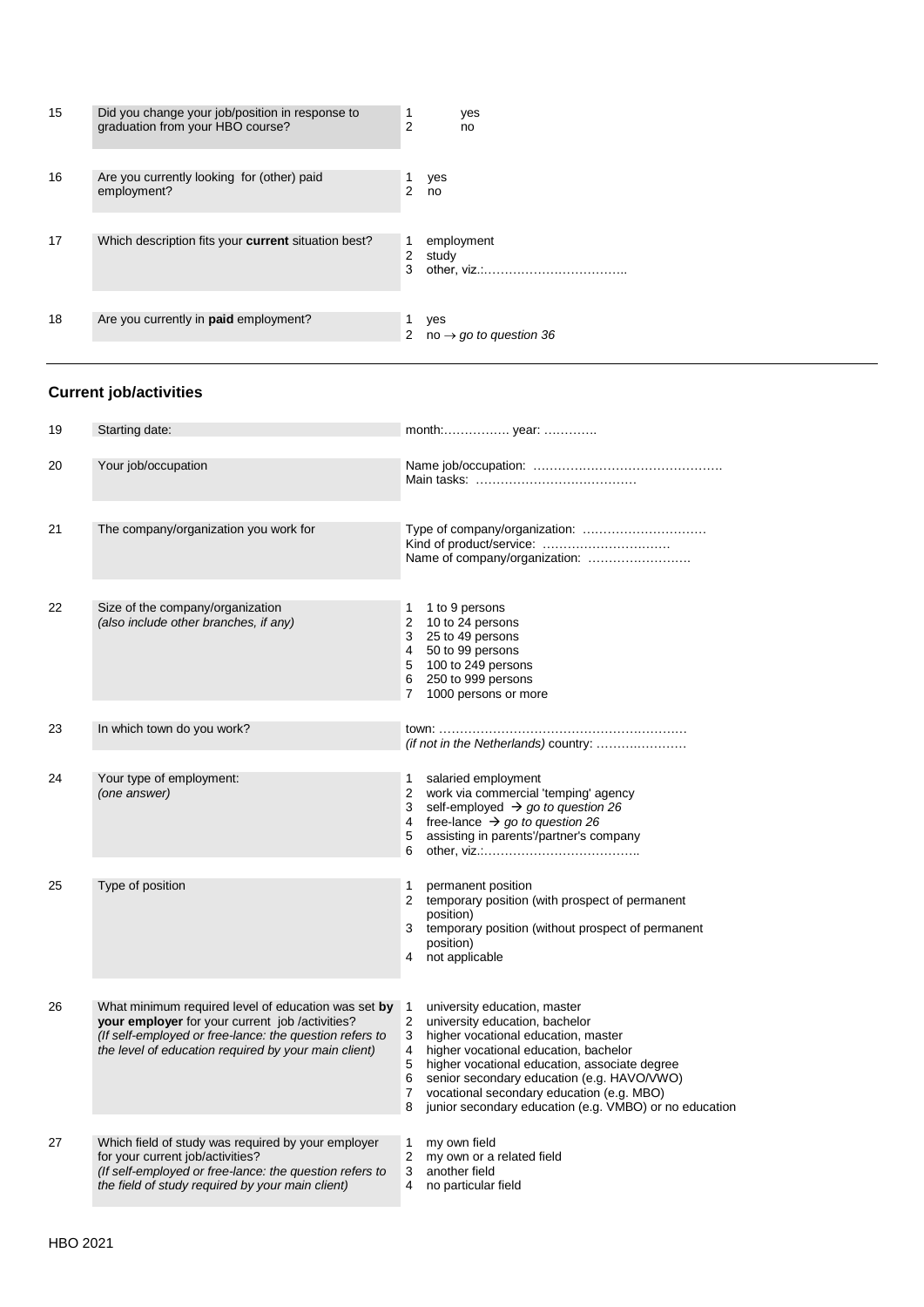| 28 | Do you supervise other employees?                                                                                                  | yes, I supervise  people<br>2<br>no                                                                                                                                                                                                                                                                                                      |
|----|------------------------------------------------------------------------------------------------------------------------------------|------------------------------------------------------------------------------------------------------------------------------------------------------------------------------------------------------------------------------------------------------------------------------------------------------------------------------------------|
| 29 | Average number of working hours<br>(teachers: 1 teaching hour = $1.5$ working hours)                                               | Regular/contractual working hours in main job<br>hours per week<br>Overtime hours in main job<br>hours per week<br>Working hours in other paid job(s)<br>hours per week                                                                                                                                                                  |
| 30 | <b>Gross</b> income<br>If your salary is not paid out in Euros, please indicate<br>in which monetary unit you receive your salary. | From contractual working hours in main job<br>(bonuses and extra allowances included),<br>approximately  EURO per month (other currency,<br>$namely$ )<br>From overtime hours in main job, approximately<br>EURO per month (other currency, namely)<br>From other paid job(s), approximately  EURO per<br>month (other currency, namely) |

# **Your opinion about your current job/activities**

| 31 | How well does the HBO course you followed<br>correspond to your current position/activities?<br>Maybe you already had this job/these activities during<br>or even before you started your HBO course.<br>We are nevertheless interested in how well the HBO<br>course corresponds to this job/activities. | 2<br>3<br>4 | well | badly<br>moderately<br>sufficiently                   |          |   |                |
|----|-----------------------------------------------------------------------------------------------------------------------------------------------------------------------------------------------------------------------------------------------------------------------------------------------------------|-------------|------|-------------------------------------------------------|----------|---|----------------|
|    |                                                                                                                                                                                                                                                                                                           |             |      |                                                       |          |   |                |
| 32 | To what extent are your capacities utilized in your<br>current job/activities?                                                                                                                                                                                                                            | 1           |      | not at all $\lt$ > to a large extent<br>$\mathcal{P}$ | 3        | 4 | 5              |
|    |                                                                                                                                                                                                                                                                                                           |             |      |                                                       |          |   |                |
| 33 | To what extent do you lack capacities necessary for<br>carrying out your current job/activities?                                                                                                                                                                                                          | 1           |      | not at all $\lt$ > to a large extent<br>$\mathcal{P}$ | 3        | 4 | 5              |
|    |                                                                                                                                                                                                                                                                                                           |             |      |                                                       |          |   |                |
| 34 | Does your job provide good career opportunities?                                                                                                                                                                                                                                                          | 1           |      | almost none<br>$\mathcal{P}$                          | <-><br>3 | 4 | very many<br>5 |
|    |                                                                                                                                                                                                                                                                                                           |             |      |                                                       |          |   |                |
| 35 | How satisfied are you with your current job/activities?                                                                                                                                                                                                                                                   | 1           |      | very dissatisfied <-> very satisfied<br>2             | 3        | 4 | 5              |

# **Your opinion about your HBO course**

| 36 | Please indicate how satisfied you are with:                                                    |   |                |   | very dissatisfied <-> very satisfied |   |
|----|------------------------------------------------------------------------------------------------|---|----------------|---|--------------------------------------|---|
|    | a. your course in general?                                                                     |   |                | 3 |                                      | 5 |
|    | b. the preparation for your professional (future)<br>career?                                   | 1 | $\mathcal{P}$  | 3 | $\overline{4}$                       | 5 |
|    | c. the content of your course?                                                                 |   | 2              | 3 | 4                                    | 5 |
|    | d. the embedding of practically-orientated research in<br>course?                              |   | $\mathcal{P}$  | 3 | 4                                    | 5 |
|    | e. your lecturers?                                                                             |   |                | 3 | 4                                    | 5 |
|    | f. the information during the course on career<br>opportunities?                               | 1 | $\mathcal{P}$  | 3 | 4                                    | 5 |
|    |                                                                                                |   |                |   |                                      |   |
| 37 | To what extent does your HBO course provide a good not at all < -> to a large extent<br>basis: |   |                |   |                                      |   |
|    | a. To further your career?                                                                     |   |                |   |                                      | 5 |
|    | b. for the further development of knowledge and                                                |   | $\mathfrak{p}$ | 3 |                                      | 5 |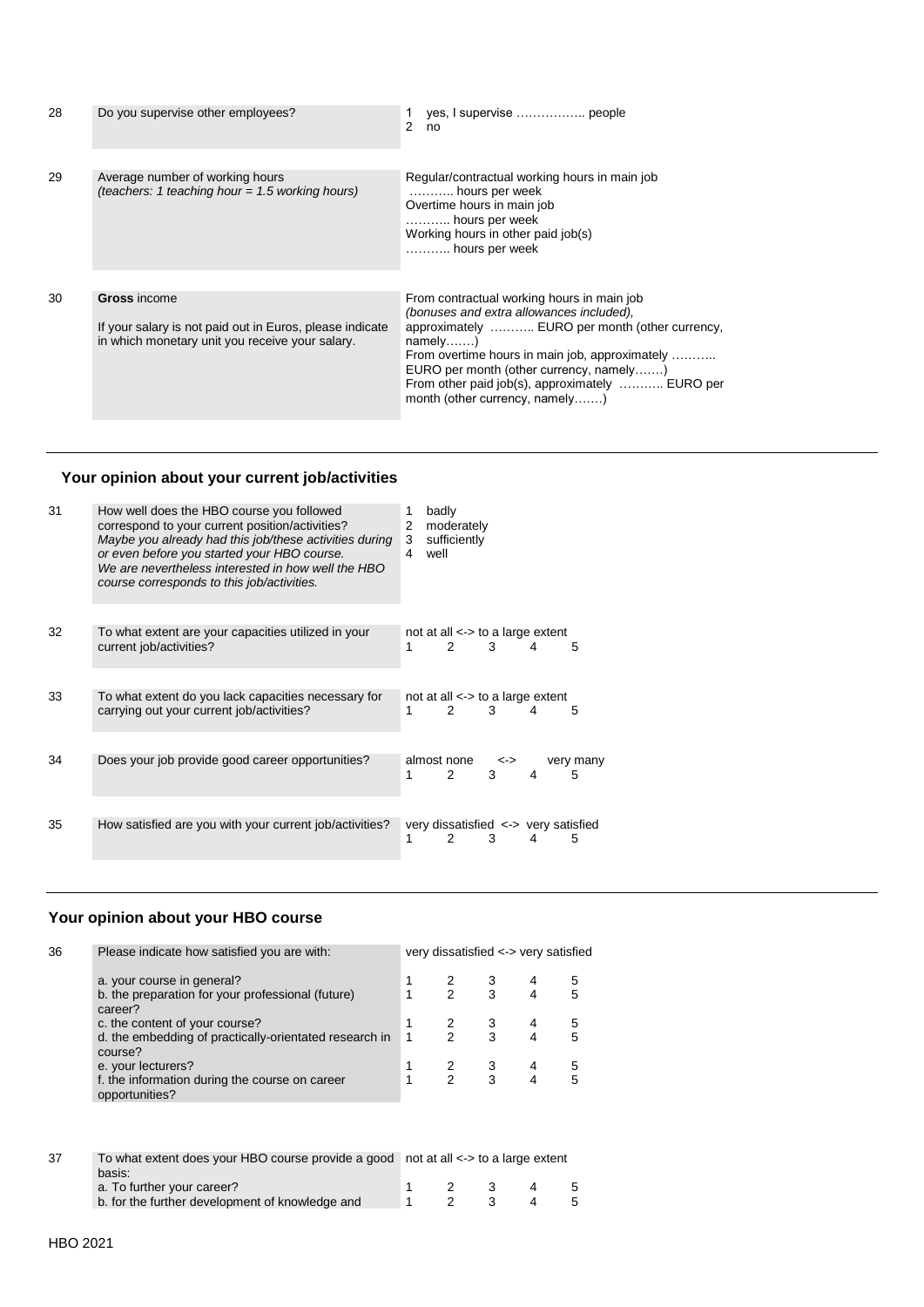| 38  | Indicate your opinion about your HBO course<br>in terms of:<br>a. scope<br>b. depth<br>c. difficulty                                                                                                         | much too narrow $\le$ > much too broad<br>2<br>1<br>3<br>4<br>5<br>6<br>7<br>much too shallow $\le$ > much too deep<br>2<br>3<br>4<br>5<br>6<br>1.<br>7<br>much too low <-> much too high                                                                                                                                                                                                                                          |  |  |  |  |
|-----|--------------------------------------------------------------------------------------------------------------------------------------------------------------------------------------------------------------|------------------------------------------------------------------------------------------------------------------------------------------------------------------------------------------------------------------------------------------------------------------------------------------------------------------------------------------------------------------------------------------------------------------------------------|--|--|--|--|
|     | d. balance between theory and practice                                                                                                                                                                       | 2<br>4<br>5<br>6<br>7<br>3<br>1<br>much too theoretical<br><-> much too practice-based<br>$\overline{2}$<br>3<br>5<br>6<br>1<br>4<br>7                                                                                                                                                                                                                                                                                             |  |  |  |  |
| 39a | In retrospect, would you choose the same HBO<br>course again?                                                                                                                                                | Yes, same course at the same HBO College<br>1<br>$\rightarrow$ go to question 39c<br>Yes, same course, but at another HBO College, namely:<br>$\mathbf{2}$<br>(name HBO College)<br>No, a different course at the same HBO College, namely<br>3<br>the course:<br>No, a different course at another HBO College or<br>4<br>university, namely<br>the course:<br>No, I would not study at all $\rightarrow$ go to question 39c<br>5 |  |  |  |  |
| 39b | Why would you choose another course/another HBO<br>College or university?                                                                                                                                    |                                                                                                                                                                                                                                                                                                                                                                                                                                    |  |  |  |  |
| 39с | Would you recommend your HBO course to friends,<br>family or collegues?                                                                                                                                      | Definitely not<br>$\mathbf{1}$<br>2 Probably not<br>3 Maybe<br>4 Probably<br>Definitely<br>5                                                                                                                                                                                                                                                                                                                                       |  |  |  |  |
| 39d | In retrospect, are you satisfied with the type of<br>education you chose (part-time education)?                                                                                                              | 1 yes<br>2 no, I should have chosen a different type of education,<br>viz:                                                                                                                                                                                                                                                                                                                                                         |  |  |  |  |
| 39e | Why did you chose for this part-time course?                                                                                                                                                                 | 1 to develop myself further in my current field/discipline<br>2 to develop myself further in another field/discipline                                                                                                                                                                                                                                                                                                              |  |  |  |  |
| 39f | Please put any further suggestions on how to improve<br>the HBO course you followed in the textbox.<br>(e.g. What did you miss during the course, what<br>should be done differently or what was redundant?) |                                                                                                                                                                                                                                                                                                                                                                                                                                    |  |  |  |  |

### **Knowledge and skills**

skills?

| 40 | Below you find a number of aspects that may be<br>important for carrying out a job.<br>For each aspect, please indicate:<br>a. the level required for your current job/activities<br><i>(if you are in paid employment)</i><br>b. your own level | a. The level required<br>for your current job/<br>activities |               |                     |                       |    |  | b. Your own level    |                     |                |     |  |  |
|----|--------------------------------------------------------------------------------------------------------------------------------------------------------------------------------------------------------------------------------------------------|--------------------------------------------------------------|---------------|---------------------|-----------------------|----|--|----------------------|---------------------|----------------|-----|--|--|
|    |                                                                                                                                                                                                                                                  |                                                              |               |                     | $base \leq$ excellent |    |  | $base < -$ excellent |                     |                |     |  |  |
|    | a. Knowledge of your own field or discipline                                                                                                                                                                                                     |                                                              | $\mathcal{P}$ | 3                   | 4                     | -5 |  |                      | 2 3                 | 4              | -5  |  |  |
|    | b. Knowledge of other fields or disciplines                                                                                                                                                                                                      |                                                              | 1 2 3 4 5     |                     |                       |    |  |                      | $1 \t2 \t3 \t4 \t5$ |                |     |  |  |
|    | c. Knowledge of methods and techniques for<br>practically-orientated research                                                                                                                                                                    |                                                              |               |                     | $2 \t3 \t4 \t5$       |    |  |                      | $1 \t2 \t3$         | $\overline{4}$ | -5  |  |  |
|    | d. Ability to use information and communication<br>technology                                                                                                                                                                                    |                                                              |               | 2 3                 | 4                     | -5 |  |                      | 1 2 3               | 4              | 5   |  |  |
|    | e. Ability to reason logically                                                                                                                                                                                                                   | 1.                                                           |               | $2 \t3 \t4$         |                       | -5 |  |                      | $1\quad2\quad3$     | 4              | 5   |  |  |
|    | f. Ability to work within a budget, plan or guideline                                                                                                                                                                                            |                                                              |               | $2 \quad 3 \quad 4$ |                       | -5 |  |                      | $1\quad2\quad3$     | $\overline{4}$ | -5  |  |  |
|    | g. Ability to come up with new ideas and solutions                                                                                                                                                                                               |                                                              | $\mathcal{P}$ |                     | 3 4 5                 |    |  |                      | $1\quad2\quad3$     | $\overline{4}$ | 5   |  |  |
|    | h. Ability to learn new things                                                                                                                                                                                                                   |                                                              | $\mathcal{P}$ |                     | 3 4 5                 |    |  |                      | 2 3                 | $\overline{4}$ | -5  |  |  |
|    | i. Ability to make your meaning clear to others                                                                                                                                                                                                  |                                                              |               |                     | 2 3 4 5               |    |  |                      | $2 \quad 3$         | $\overline{4}$ | - 5 |  |  |
|    | j. Ability to cooperate productively with others                                                                                                                                                                                                 |                                                              | 2             | 3                   | 4                     | -5 |  | $\mathcal{P}$        | 3                   | 4              | 5   |  |  |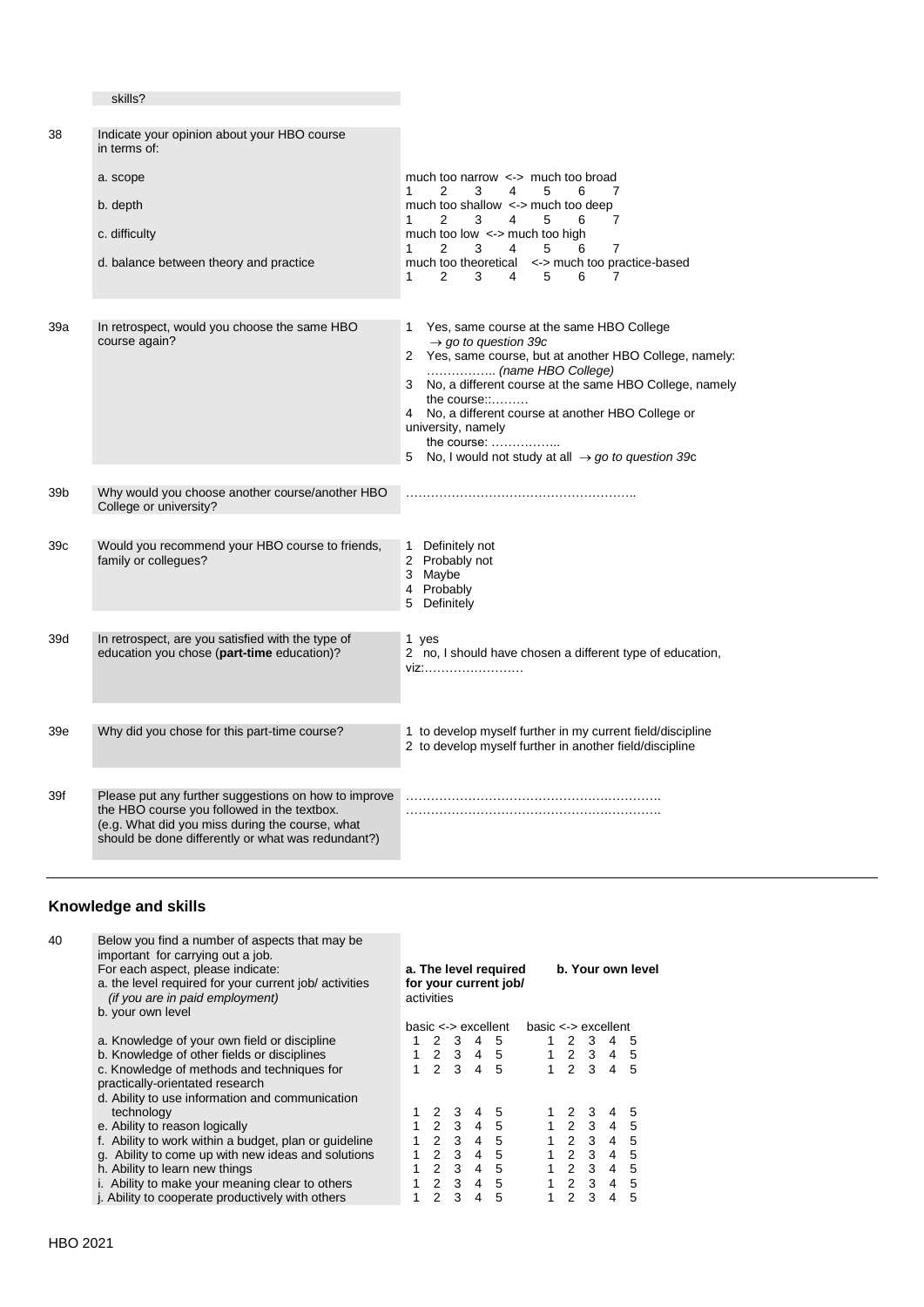| k. Ability to perform your work without supervision |
|-----------------------------------------------------|
| Ability to think anglytically                       |

l. Ability to think analytically

#### 1 2 3 4 5 1 2 3 4 5 1 2 3 4 5 1 2 3 4 5

#### **In conclusion**

| 41       | Country of birth:                                                                                                                                                                                                                                                                                                                                                                                                                                                                                                                                                                                                                                                                                                                                                                                                            | Your country of birth:<br>1 Netherlands<br>2 Another country, viz.:<br>Your father's country of birth:<br>1 Netherlands<br>2 Another country, viz.:<br>Your mother's country of birth:<br><b>Netherlands</b><br>1.<br>2 Another country, viz.: |
|----------|------------------------------------------------------------------------------------------------------------------------------------------------------------------------------------------------------------------------------------------------------------------------------------------------------------------------------------------------------------------------------------------------------------------------------------------------------------------------------------------------------------------------------------------------------------------------------------------------------------------------------------------------------------------------------------------------------------------------------------------------------------------------------------------------------------------------------|------------------------------------------------------------------------------------------------------------------------------------------------------------------------------------------------------------------------------------------------|
| 42a      | Where do you live now?                                                                                                                                                                                                                                                                                                                                                                                                                                                                                                                                                                                                                                                                                                                                                                                                       |                                                                                                                                                                                                                                                |
| 42b      | Where did you live at the age of 16?                                                                                                                                                                                                                                                                                                                                                                                                                                                                                                                                                                                                                                                                                                                                                                                         |                                                                                                                                                                                                                                                |
| 42c      | Where did you live during the last year of your HBO<br>education?                                                                                                                                                                                                                                                                                                                                                                                                                                                                                                                                                                                                                                                                                                                                                            |                                                                                                                                                                                                                                                |
| 43<br>44 | In future, would you:<br>a. like to receive general information per e-mail from<br>your HBO College?<br>b. like to receive a short summary of the results of this<br>survey per e-mail?<br>c. be willing to participate in further research?<br>d. like to receive information from your college by e-<br>mail regarding further training/retraining?<br>e. Like to receive information from your college by e-<br>mail regarding supervising interns?<br>f. openstaan voor gastdocentschap of het geven<br>van voorlichting namens uw hogeschool?<br>f. Be open to guest lectureship or provide information<br>on behalf of your college?<br>g.<br>g. Like to receive information from your college by e-<br>mail about something else?<br>Specify something else:<br>Could you please fill in your e-mail address for this | 2 <sub>no</sub><br>1 yes<br>2 no<br>1 yes<br>1 yes<br>2 no<br>2 no<br>1 yes<br>2 no<br>1<br>yes<br>2 no<br>yes<br>$\mathbf{1}$<br>2 no<br>1 yes                                                                                                |
|          | purpose?<br>The e-mail address will only be used for purposes<br>specified by you.                                                                                                                                                                                                                                                                                                                                                                                                                                                                                                                                                                                                                                                                                                                                           |                                                                                                                                                                                                                                                |
| 45a      | Do you still maintain contact with your HBO College?                                                                                                                                                                                                                                                                                                                                                                                                                                                                                                                                                                                                                                                                                                                                                                         | 1 Yes<br>2 No, $\rightarrow$ go to question 46                                                                                                                                                                                                 |
| 45b      | Do you still maintain contact with your HBO College<br>for:<br>a. Additional courses?<br>b. Supervising students on work placement?<br>c. Giving lectures / information?<br>d. Other reasons<br>Please specify other reasons                                                                                                                                                                                                                                                                                                                                                                                                                                                                                                                                                                                                 | 2 no<br>1 yes<br>1 yes<br>2 no<br>1 yes<br>2 <sub>no</sub><br>1 yes                                                                                                                                                                            |